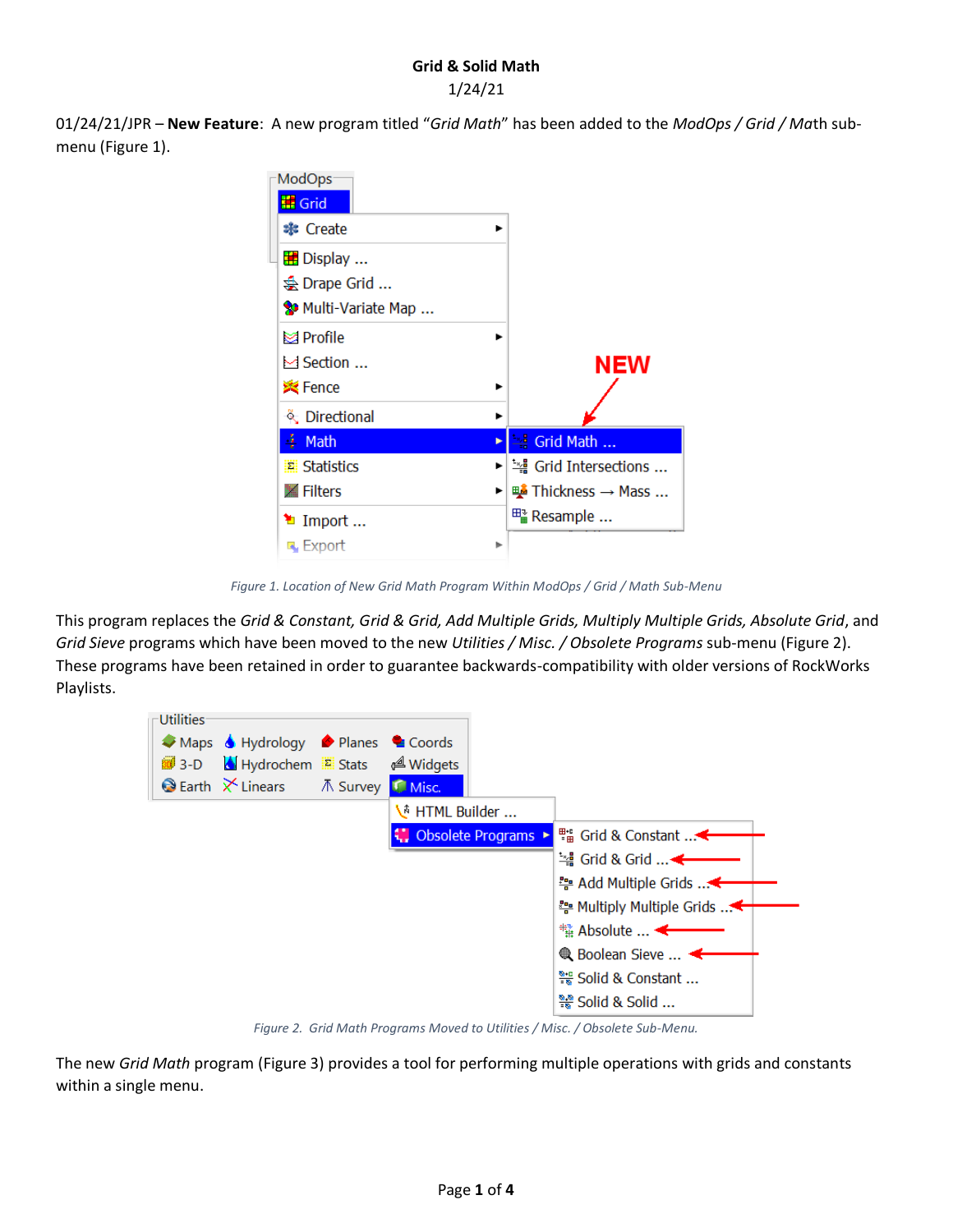| <b>Grid Math</b>        |                                                                                                       |  |
|-------------------------|-------------------------------------------------------------------------------------------------------|--|
| <b>Main Options</b>     | $\Box$ Spatial Filter $\Box$ Time Filter $\Box$ Strat. Rules $\Box$ 3D Log Design                     |  |
| Options                 | $\frac{1}{\sqrt{2}}$<br>Initial Grid: 2D_Acceptable_Gravel_Plus_Sand.RwGrd                            |  |
| $\nabla$ 2D Grid Map    | Type of Operation                                                                                     |  |
|                         | <b>Boolean AND</b><br>File Name: 2D_Acceptable_Silt.RwGrd<br>$\equiv$                                 |  |
| $\Box$ 3D Grid Diagrapa | <b>Boolean AND</b><br>File Name: 2D_Acceptable_Clay.RwGrd<br>$\cong$<br>✓<br>$\checkmark$             |  |
|                         | <b>Boolean AND</b><br>File Name: 2D_Acceptable_Organics.RwGrd<br>à<br>☑<br>$\checkmark$               |  |
|                         | <b>Boolean AND</b><br>File Name: 2D_Acceptable_Overburden.RwGrd<br>$\Rightarrow$<br>☑<br>$\checkmark$ |  |
| 2                       | Check this box to add another operation.                                                              |  |
|                         | Output Grid: 2D_Acceptable_Targets.RwGrd<br>B                                                         |  |
| 3                       | Null Processing: Result Always Null                                                                   |  |
|                         | <b>Math Options</b>                                                                                   |  |
|                         | Add - conciliad can                                                                                   |  |

*Figure 3. New Grid Math Program Menu*

<span id="page-1-0"></span>Notable items include;

(1) The Type of Operation drop-down menu [\(Figure 4\)](#page-1-1) includes options for model & model, model & constant, model averaging, model differencing, highest-value computations, lowest-value computations, and Boolean logic.

**Type of Operation** 

| <b>Boolean AND</b> |  |
|--------------------|--|
| Model + Constant   |  |
| Model + Model      |  |
| Model - Constant   |  |
| Constant - Model   |  |
| Model - Model      |  |
| Model * Constant   |  |
| Model * Model      |  |
| Model / Constant   |  |
| Constant / Model   |  |
| Model / Model      |  |
| Absolute           |  |
| Average            |  |
| Difference         |  |
| Highest            |  |
| Lowest             |  |
| <b>Boolean AND</b> |  |
| Boolean OR         |  |
| Boolean XOR        |  |

*Figure 4. Operation Types*

<span id="page-1-1"></span>(2) The menu options expand to allow up to 10 operations in which each operation acts upon the results from the previous operation. For example, the steps shown within [Figure 5](#page-2-0) will add the Mercury and the Lead grids. The result will then be added to the Mg grid. The results of this operation will be added to the Gold grid. Finally, these results will be divided by 3.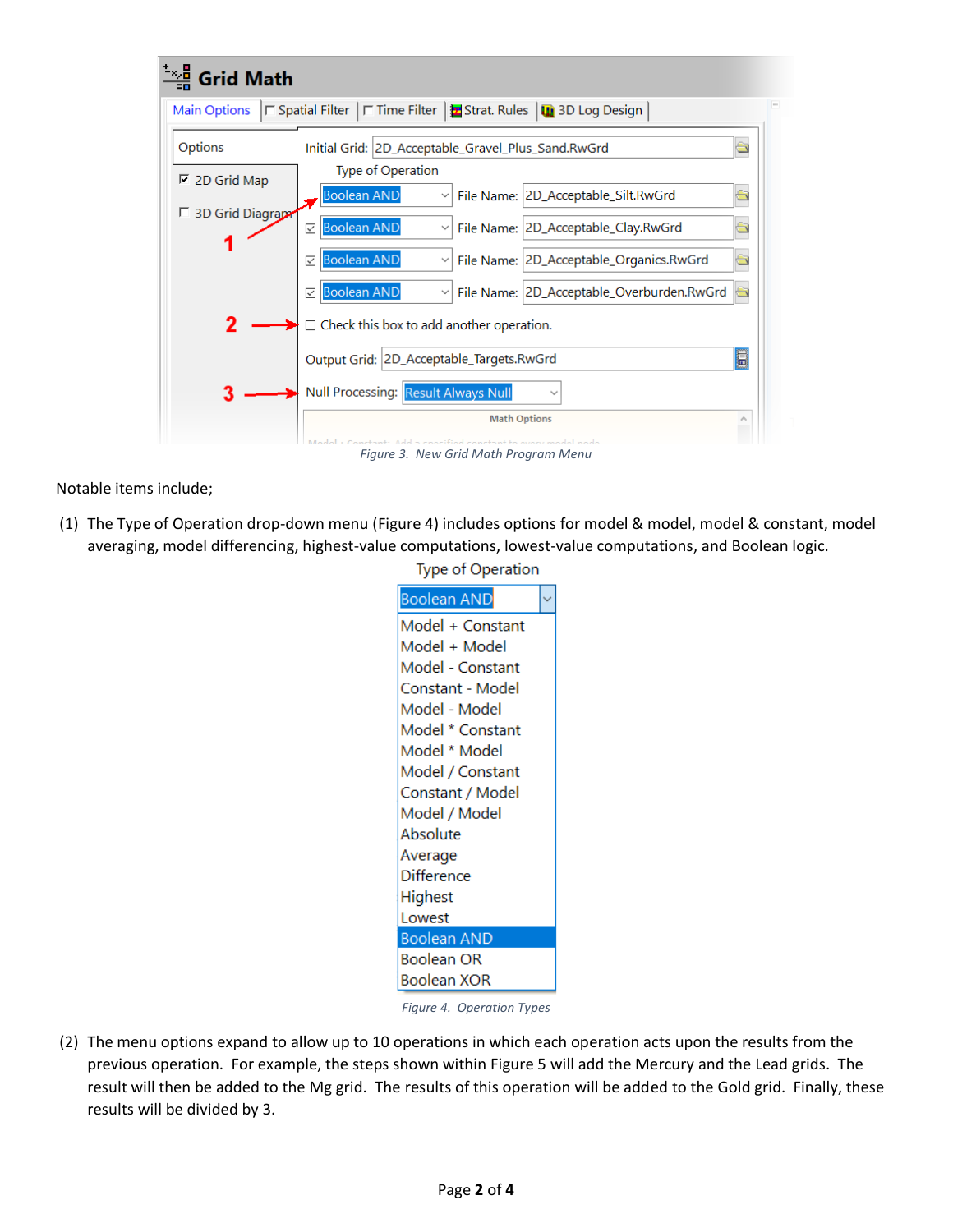| Initial Grid:   Mercury.RwGrd                                  |
|----------------------------------------------------------------|
| <b>Type of Operation</b>                                       |
| Model / Model<br>File Name: Lead.RwGrd                         |
| Model + Model<br>v File Name: Mg.RwGrd<br>✓                    |
| Model + Model<br>v File Name: Gold.RwGrd<br>✓                  |
| Model + Constant<br>3.000000<br>Constant:<br>✓<br>$\checkmark$ |
| $\Box$ Check this box to add another operation.                |
| 日<br>Output Grid:                                              |
| Null Processing: Result Always Null<br>$\check{ }$             |
| Figure 5. Multiple Steps                                       |

<span id="page-2-0"></span>(3) The Null Process options determine how the program will handle null values (-1.0e<sup>27</sup>) within the input and the output grids [\(Figure 6\)](#page-2-1)



<span id="page-2-1"></span>01/24/21/JPR – **New Feature**: A new program titled "Solid *Math*" has been added to the *ModOps / Solid / Ma*th submenu [\(Figure 7\)](#page-2-2).



*Figure 7. Location of New Solid Math Program Within ModOps / Solid / Math Sub-Menu*

<span id="page-2-2"></span>This program replaces the *Grid & Constant, Grid & Grid, Add Multiple Grids, Multiply Multiple Grids, Absolute Grid*, and *Grid Sieve* programs which have been moved to the new *Utilities / Misc. / Obsolete Programs* sub-menu [\(Figure 8\)](#page-3-0).